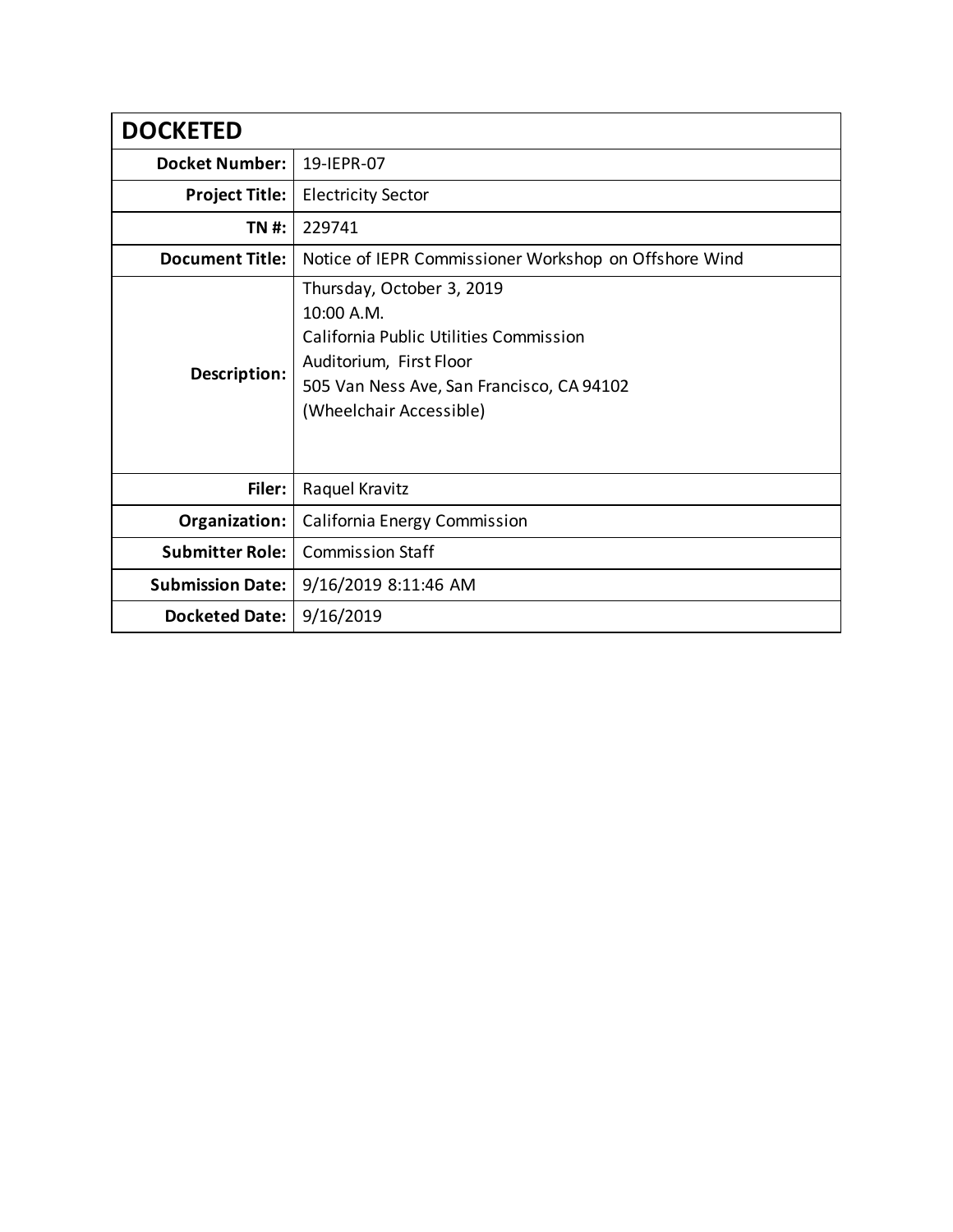#### **CALIFORNIA ENERGY COMMISSION** 1516 Ninth Street

Sacramento, California 95814

Main website: www.energy.ca.gov

CEC-70 (Revised 06/18)

#### *In the matter of:*

*2019 Integrated Energy Policy Report (2019 IEPR)* 

\_\_\_\_\_\_\_\_\_\_\_\_\_\_\_\_\_\_\_\_\_\_\_\_\_\_\_\_\_\_\_\_\_\_\_

**Docket No. 19-IEPR-07** 

NOTICE OF WORKSHOP

RE: Offshore Wind

# **Notice of IEPR Commissioner Workshop on Offshore Wind**

) ) ) ) )

The lead commissioner for the *2019 Integrated Energy Policy Report* (*2019 IEPR),* Vice Chair Janea A. Scott, and the lead commissioner for offshore wind, Karen Douglas, will host a workshop to explore the global offshore wind market with a focus on current activities in California, including research opportunities. Mark Gold, executive director of the Ocean Protection Council (OPC) and deputy secretary for ocean and coastal policy of the California Natural Resources Agency, will also participate in the workshop. Commissioners from the California Public Utilities Commission or their representatives may also participate.

A quorum of commissioners from the California Energy Commission (CEC) may participate, but no votes will be taken.

#### **Thursday, October 3, 2019**

10:00 A.M. California Public Utilities Commission Auditorium, First Floor 505 Van Ness Ave, San Francisco, CA 94102 (Wheelchair Accessible)

Remote access is available by computer or phone via WebEx.™ For details, go to https://energy.webex.com/.

### **Agenda**

The workshop will cover a range of topics related to offshore wind and will be organized into four panel sessions. Each panel will include presentations and a moderated discussion.

The morning panels will include:

 A panel comprised of developers, researchers, and industry association representatives to discuss the global market for offshore wind and how it may inform efforts in California.

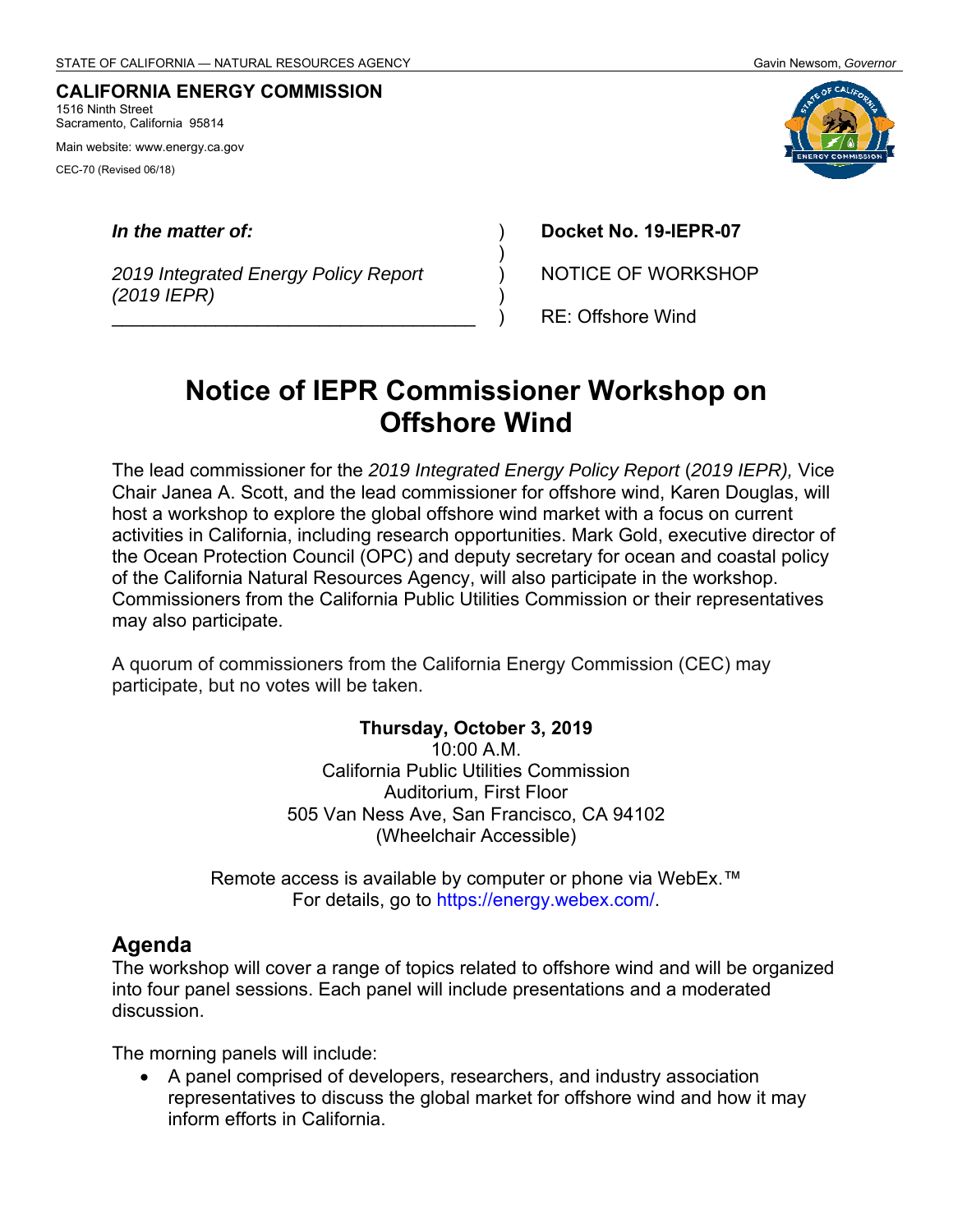Agency representatives, researchers, the California Independent System Operator, and the Bureau of Ocean Energy Management (BOEM) will discuss opportunities and constraints for offshore wind in California.

The afternoon panels will include:

- Representatives from state agencies, BOEM, researchers, and environmental groups will discuss the status of research, data collection, and other initiatives to support environmental analyses and public outreach in California.
- Representatives from state agencies and researchers will discuss research opportunities to support the development and deployment of offshore wind technology in California.

A detailed meeting schedule will be posted prior to the workshop at http://www.energy.ca.gov/2019\_energypolicy/.

## **Background**

California has long been a worldwide leader to address climate change and reduce greenhouse gas (GHG) emissions. The Global Warming Solutions Act of 2006 (Núñez, Chapter 488, Statutes of 2006) established a goal of reducing statewide GHG emissions to 1990 levels by 2020 and Senate Bill 32 (Pavley, Chapter 249, Statutes of 2016) called for a 40 percent reduction below 1990 levels by 2030. In 2018, Executive Order B-55-18 set a goal of carbon neutrality as soon as possible (no later than 2045), with net negative GHG emissions thereafter.

In the electricity sector, the 100 Percent Clean Energy Act of 2018 (De León, Chapter 312, Statutes of 2018) requires electric utilities to increase retail sales of qualified renewable energy to at least 60 percent by 2030. By 2045, the bill requires that renewable energy and zero-carbon resources supply 100 percent of electric retail sales to end-use customers and 100 percent of electricity procured to serve state agencies.

Offshore wind development is part of a portfolio of solutions being explored to help achieve the state's climate goals. As part of the *2016 IEPR* proceeding, the CEC held a workshop to explore the viability, potential, opportunities, and challenges of permitting renewable energy offshore California.

In a May 12, 2016, letter to U.S. Department of Interior Secretary Sally Jewell, Governor Edmund G. Brown Jr. requested a federal/state government task force be formed to coordinate state and federal planning and permitting of offshore renewable energy. The first task force meeting was held October 13, 2016.

In 2017, the state and BOEM provided outreach to tribes, academics and researchers, environmental organizations, fishing interests, elected officials, and the public. In 2018 BOEM published "Outreach Summary Report – California Offshore Wind Energy Planning." A California Offshore Wind Energy Gateway was also developed that includes spatial information gathered from federal and state agencies during outreach efforts. Approximately 600 datasets on the gateway are informing the planning process.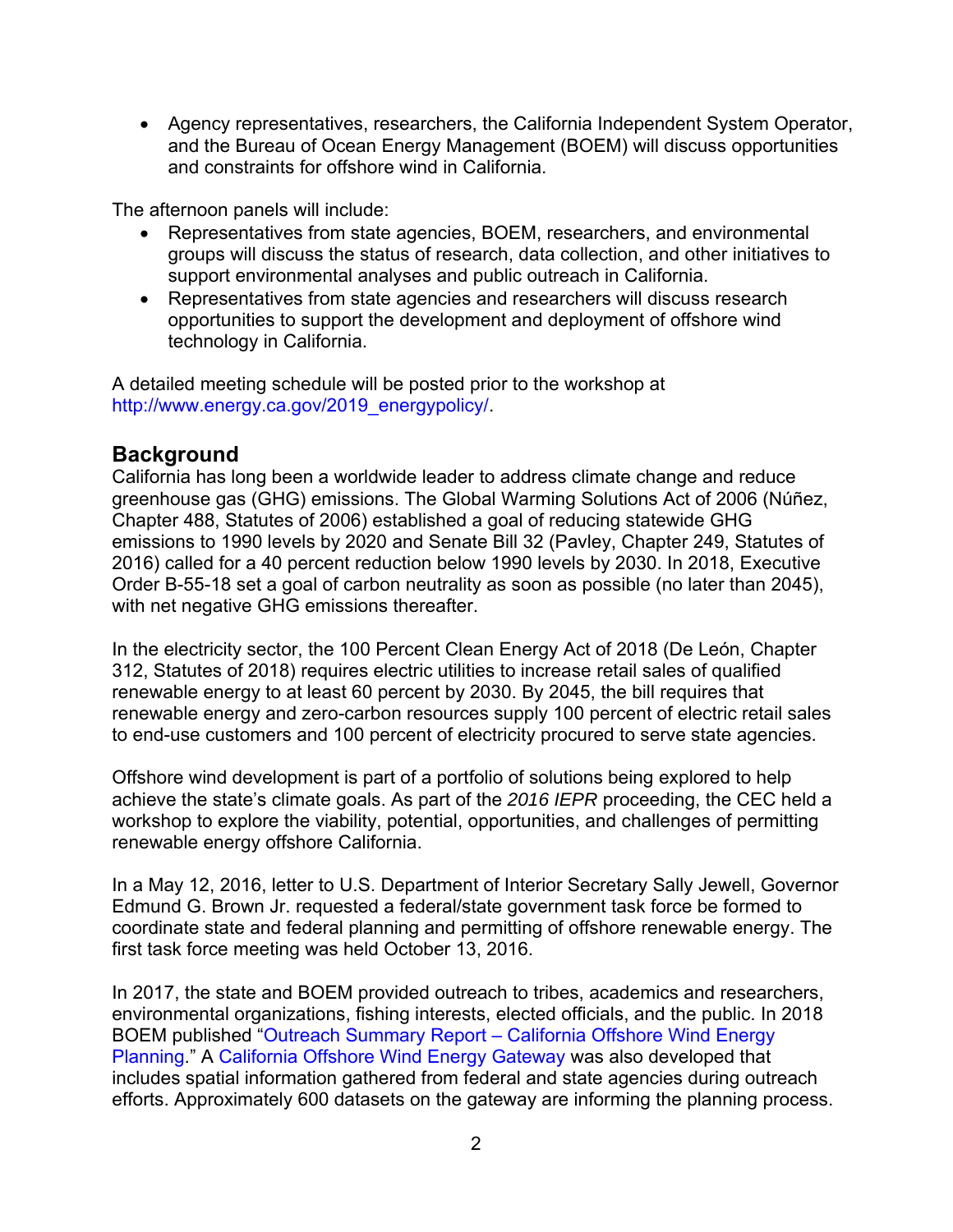On September 17, 2018, a second task force meeting was held to review and discuss the issuance of a call for information and nominations on areas for potential leasing for offshore wind development. On October 19, 2018, BOEM issued a call to obtain nominations from companies interested in commercial wind energy leases within proposed call areas off central and northern California. In addition to nominations, BOEM sought public input on the potential for wind energy development in the call areas. This includes site conditions, resources, and multiple uses in close proximity to, or within, the call areas relevant to BOEM's review of any nominations submitted, as well as BOEM's subsequent decision whether to offer all or part of the call areas for commercial wind leasing.

In response, BOEM received 14 indications of interest to obtain a commercial lease for an offshore wind energy project and 119 public comments. Since the call closed on January 28, 2019, the state and BOEM have continued coordinating with stakeholders, collecting data and information, and sponsoring research initiatives. In October 2018, OPR approved three research projects focused on marine renewable energy, including a statewide workforce and grid integration analysis of offshore wind and a feasibility analysis of offshore wind on the North Coast of the state.

This workshop will include an update on recent activities and gather expert perspectives on how the state can foster responsible offshore wind energy development as part of the state's clean energy future. The CEC plans to develop a report that captures information from the workshop, including public comment received during and afterwards.

### **Public Comment**

**Oral Comments**: Commissioners will accept oral comments at the end of the workshop. Public comments may be limited to three minutes or less per speaker and to one person per organization. If participating via WebEx, use the "raise hand feature" so the administrator can introduce you and unmute your microphone after comments from the floor.

**Written comments**. Written comments must be submitted to the Docket Unit by **5:00 p.m. on October 18, 2019.**

Written and oral comments, attachments, and associated contact information (including address, phone number, and email address) will become part of the public record of this proceeding with access available via any Internet search engine.

#### **The CEC encourages use of its electronic commenting system**. Visit

https://efiling.energy.ca.gov/Ecomment/Ecomment.aspx?docketnumber=19-IEPR-07, which links to the comment page for this docket. Enter your contact information and a comment title describing the subject of your comment(s). Comments may be included in the "Comment Text" box or attached as a downloadable, searchable in Microsoft® Word (.doc, .docx) or Adobe® Acrobat® (.pdf) file. Maximum file size is 10 MB.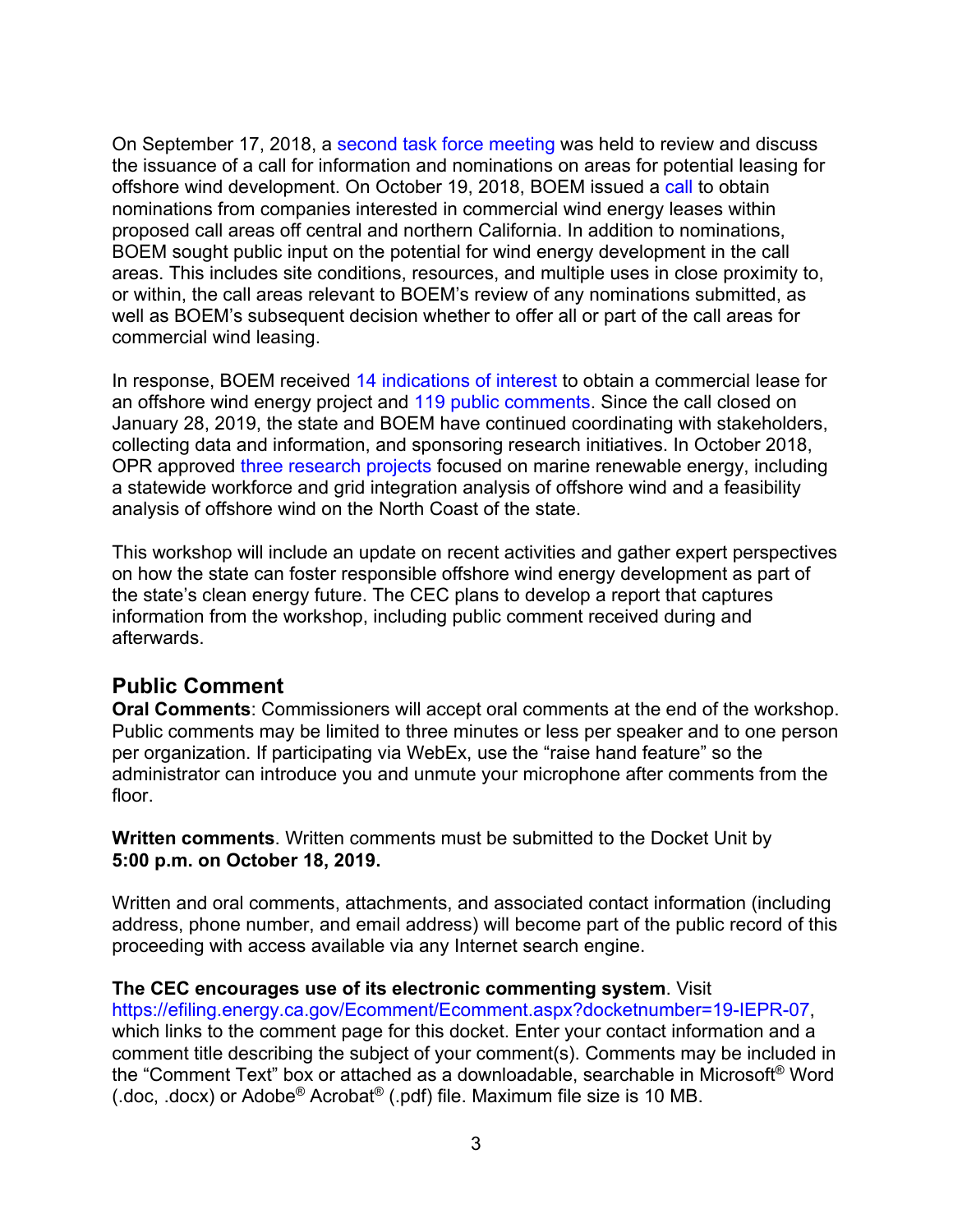Written comments may also be submitted by email or mail if you choose not to use the electronic filing system. Include the docket number **19-IEPR-07** and **Electricity Sector** in the subject line and send to  $docket@energy.ca.gov$ .

If preferred, a paper copy may be sent to:

California Energy Commission Docket Unit, MS-4 Re: Docket No. 19-IEPR-07 1516 Ninth Street Sacramento, California 95814-5512

## **Public Advisor and Other Commission Contacts**

The Public Advisor's Office provides the public assistance in participating in CEC proceedings. For information on how to participate in this forum, please contact Acting Public Advisor, Jennifer Martin Gallardo, at publicadvisor@energy.ca.gov (916) 654- 4489, or toll free at (800) 822-6228.

Please direct requests for reasonable accommodation to Yolanda Rushin at yolanda.rushin@energy.ca.gov or (916) 654-4310 at least five days in advance.

Media inquiries should be directed to the Media and Public Communications Office at mediaoffice@energy.ca.gov or (916) 654-4989.

Questions on the technical subject matter of this meeting should be directed to Eli Harland at eli.harland@energy.ca.gov or (916) 654-5418.

For general questions regarding the IEPR proceeding, please contact Raquel Kravitz at raquel.kravitz@energy.ca.gov or (916) 651-8836.

### **Remote Attendance**

WebEx is the CEC's online meeting service. When attending remotely, presentations will appear on your computer/laptop/mobile device screen, and audio may be heard via the device or telephone. Please be aware that the WebEx meeting may be recorded.

**Via Computer:** Go to https://energy.webex.com/ec. If this event is listed, click "Join" If not, click "Unlisted Events" on the left of the screen and enter Event Number **926 051 258**. When prompted, enter your name and email address. No password is needed.

The "Join Conference" menu will offer you a choice of audio connections:

- 1. To call into the meeting, select "I will call in" and follow the on-screen directions.
- 2. International attendees, select "Global call-in number."
- 3. To have WebEx call you, enter your phone number and click "Call Me."